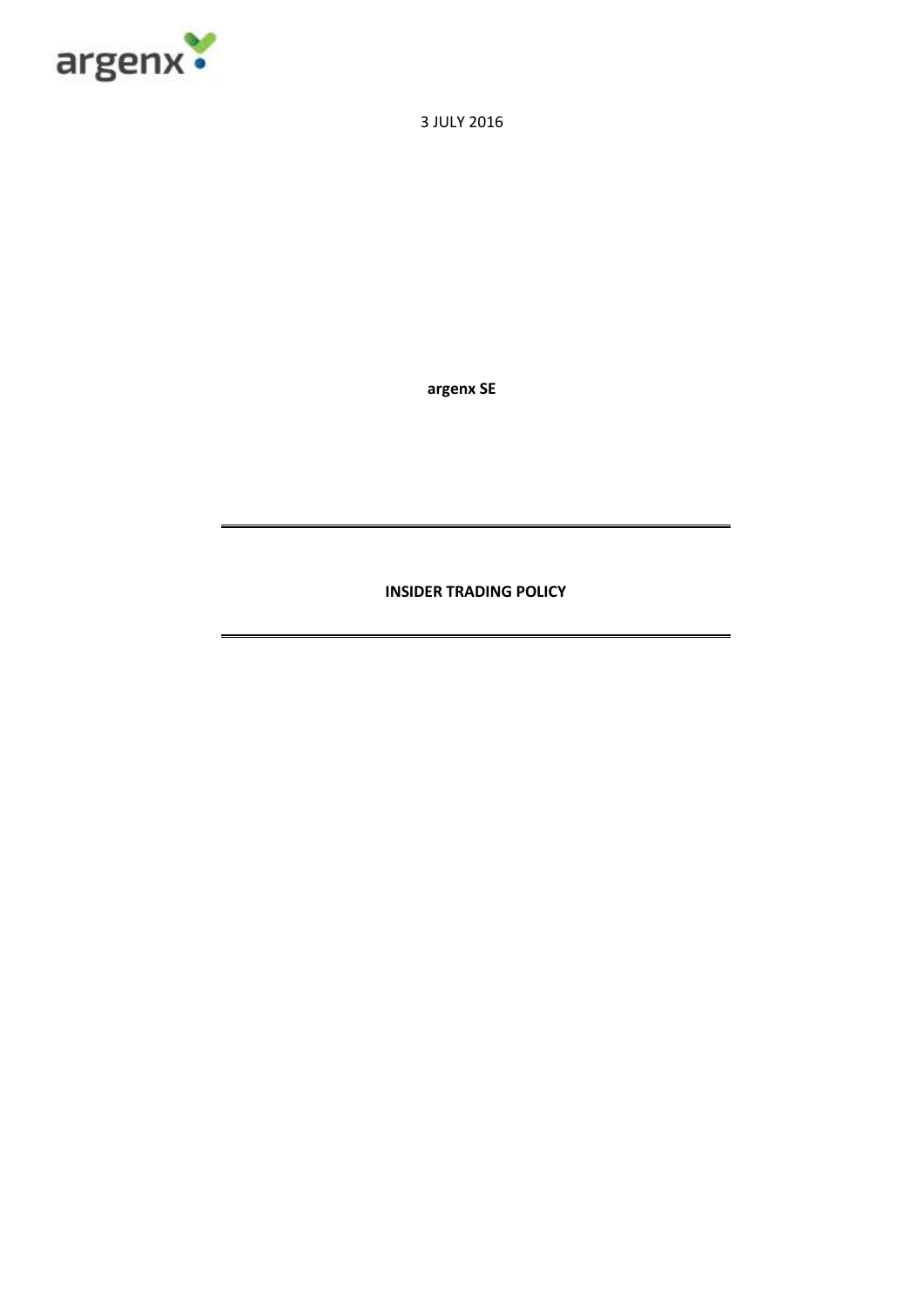

# **CONTENT OF THE INSIDER TRADING POLICY**

| $\mathbf{1}$ .                                               |                                                           |
|--------------------------------------------------------------|-----------------------------------------------------------|
|                                                              |                                                           |
|                                                              |                                                           |
| 3.                                                           |                                                           |
| $\overline{4}$ .                                             |                                                           |
| 5.                                                           |                                                           |
|                                                              |                                                           |
| 6.                                                           |                                                           |
| 7.                                                           |                                                           |
| 8.                                                           |                                                           |
|                                                              |                                                           |
|                                                              |                                                           |
| 10.                                                          |                                                           |
|                                                              |                                                           |
| 11.                                                          |                                                           |
|                                                              |                                                           |
| 12.                                                          |                                                           |
| 13.                                                          |                                                           |
| 14.                                                          |                                                           |
| 15.                                                          |                                                           |
|                                                              |                                                           |
| 16.                                                          |                                                           |
|                                                              |                                                           |
| 17.                                                          |                                                           |
| 18.                                                          | STEPS TO CONSIDER TRADING COMPANY'S FINANCIAL INSTRUMENTS |
| 19.                                                          |                                                           |
|                                                              |                                                           |
|                                                              |                                                           |
|                                                              |                                                           |
| SCHEDULE 4 TRADING IN THE COMPANY'S FINANCIAL INSTRUMENTS 17 |                                                           |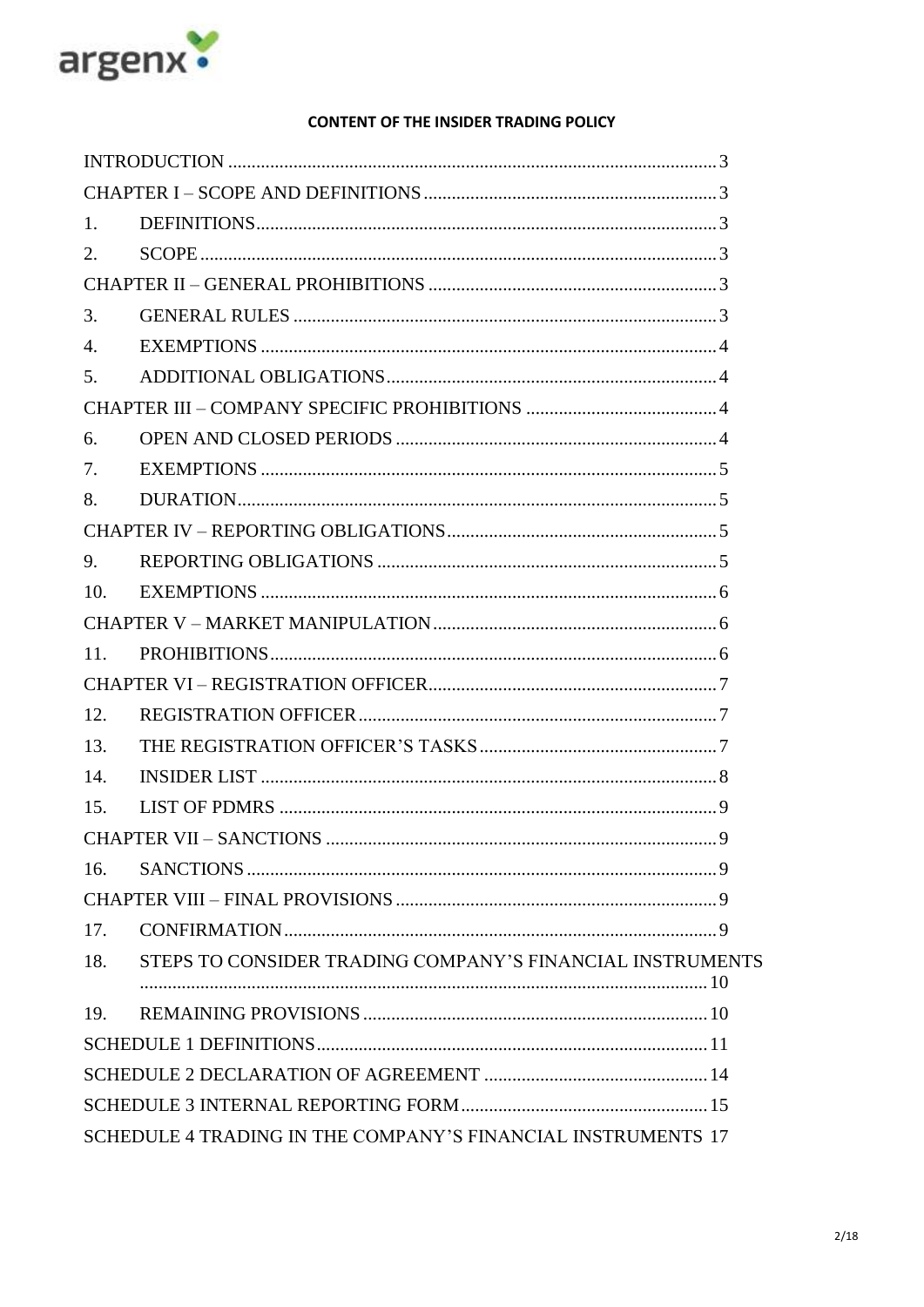

#### <span id="page-2-0"></span>**INTRODUCTION**

- (A) Pursuant to the DFSA, the BFSA and the Market Abuse Regulation, it is prohibited to use Inside Information when trading in the Company's Financial Instruments. In addition, it is prohibited to disclose all or part of the Inside Information to a third party or to advise or induce a third party to trade in the Company's Financial Instruments while having Inside Information.
- (B) This Insider Trading Policy is intended to raise and maintain Insiders' awareness about the prohibition of trading in the Company's Financial Instruments while having Inside Information and about the other related prohibitions under the DFSA, the BFSA and the Market Abuse Regulation and to ensure that any Insiders with regular or incidental access to Inside Information do not abuse, and do not place themselves under suspicion of abusing Inside Information.

### <span id="page-2-1"></span>**CHAPTER I – SCOPE AND DEFINITIONS**

### <span id="page-2-2"></span>**1. DEFINITIONS**

1.1 In this Insider Trading Policy capitalised terms have the meaning attributed to them in [Schedule](#page-10-0) 1 ("*Definitions*"). Any of such terms, unless the context otherwise requires, may be used in the singular or plural, depending upon the reference.

### <span id="page-2-3"></span>**2. SCOPE**

- 2.1 This Insider Trading Policy applies to all Insiders, unless this Insider Trading Policy specifically provides otherwise. This Insider Trading Policy shall apply to Insiders irrespective of the capacity in which they trade in the Company's Financial Instruments and shall also apply if the Insider in question is trading for another person's account or as another person's representative.
- 2.2 Nothing in this Insider Trading Policy will take away each person's own responsibility to comply with the applicable laws in respect of trading in securities, reporting to the relevant regulator and any other matters covered in this Insider Trading Policy. In particular, this Insider Trading Policy is not aimed at shifting any responsibility for this to the Registration Officer.

# <span id="page-2-4"></span>**CHAPTER II – GENERAL PROHIBITIONS**

# <span id="page-2-5"></span>**3. GENERAL RULES**

- <span id="page-2-6"></span>3.1 Each Insider who has Inside Information shall not:
	- (a) engage or attempt to engage in insider dealing. For the purposes of this Insider Trading Policy, insider dealing arises where an Insider possesses Inside Information and uses that information by acquiring or disposing of, for his own account or for the account of a third party, directly or indirectly, the Company's Financial Instruments. The use of Inside Information by cancelling or amending an order concerning the Company's Financial Instrument where the order was placed before the Insider concerned possessed the Inside Information, shall also be considered to be insider dealing;
	- (b) recommend that another person engage in insider dealing or induce another person to engage in insider dealing; or
	- (c) unlawfully disclose Inside Information to a third party, unless (i) this is strictly necessary in the ordinary course of such person's employment, profession or duties, and (ii) the recipient of the Inside Information is subject to confidentiality undertakings in this respect.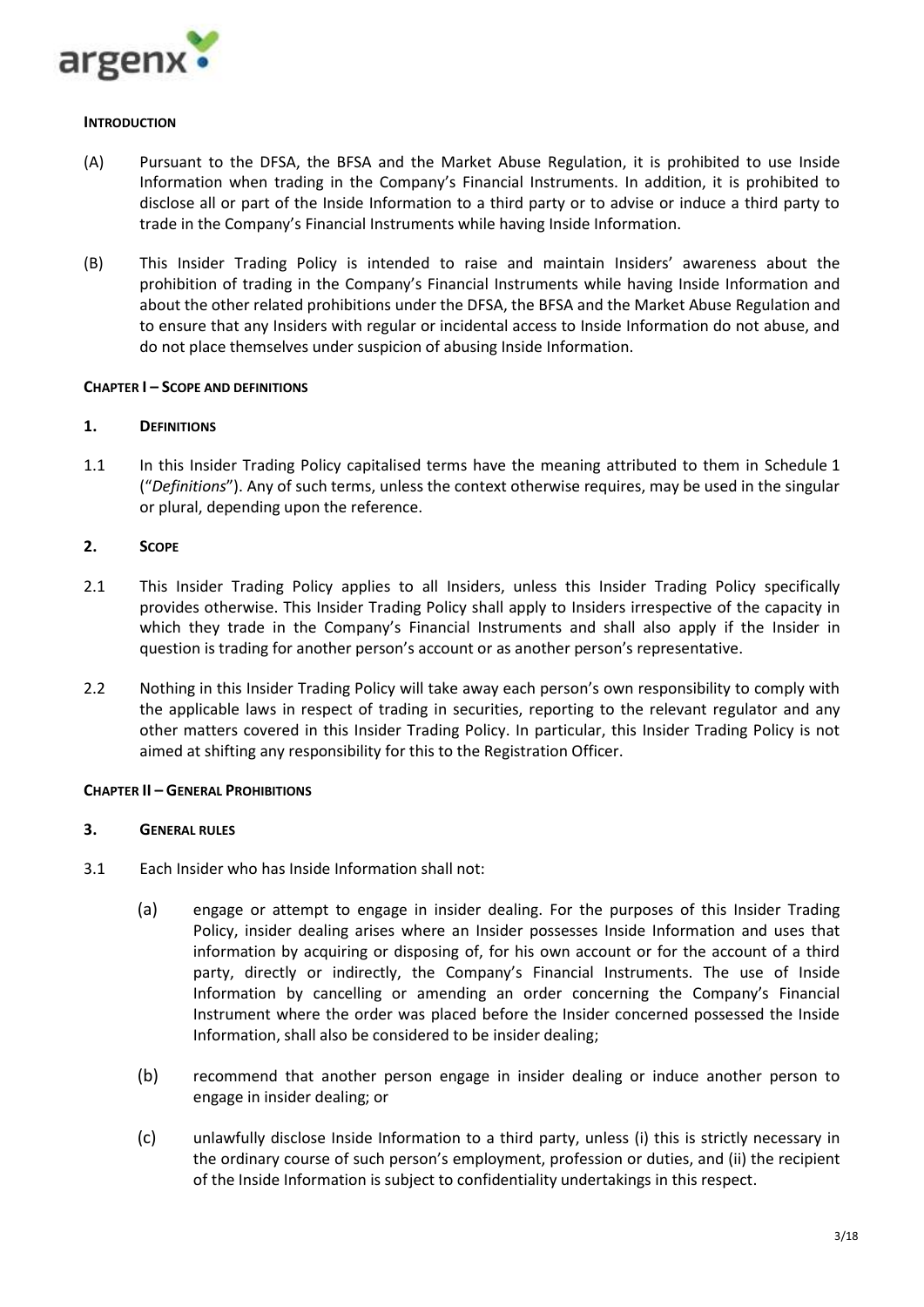

# <span id="page-3-0"></span>**4. EXEMPTIONS**

- <span id="page-3-7"></span>4.1 The Registration Officer in consultation with the Board may exempt an Insider from the prohibition described in Article [3.1\(a\)if](#page-2-6) the Registration Officer is of the view that such exemption would not result in a violation of any statutory provision, which may be the case when it concerns a legitimate behaviour as provided in article 9 of the Market Abuse Regulation.
- 4.2 In case of a request for an exemption the request shall be made in writing. Exemptions shall be granted in writing.

### <span id="page-3-1"></span>**5. ADDITIONAL OBLIGATIONS**

- 5.1 Notwithstanding the prohibitions and exemptions set out above, each Insider shall:
	- (a) take due care when handling Inside Information;
	- (b) avoid discussing Inside Information and other business information in a private/domestic setting;
	- (c) avoid any kind of entanglement of business and personal interests, as well as the appearance thereof;
	- (d) for the purpose of an inquiry as referred to in Article [13.2\(k\),](#page-7-1) render as much assistance as possible and shall, upon the Registration Officer's request, provide him or her with all information regarding the trading in the Company's Financial Instruments executed by, on the instruction of, or on behalf of such Insider; and
	- (e) instruct the securities institution where he or she keeps his or her securities account to provide the Registration Officer, upon his or her request, with all information regarding a trading or order in the Company's Financial Instruments executed or realised by, on the instruction of, or on behalf of such Insider.

#### <span id="page-3-2"></span>**CHAPTER III – COMPANY SPECIFIC PROHIBITIONS**

#### <span id="page-3-3"></span>**6. OPEN AND CLOSED PERIODS**

- <span id="page-3-6"></span><span id="page-3-5"></span><span id="page-3-4"></span>6.1 Additional prohibitions for Insiders:
	- (a) Insiders are prohibited from trading in the Company's Financial Instruments during a Closed Period, irrespective of whether they have Inside Information.
	- (b) Outside of a Closed Period, Insiders are prohibited from trading in the Company's Financial Instruments if the Registration Officer in consultation with the Board has prohibited him or her from doing so.
	- (c) The Registration Officer can in consultation with the Board from time to time determine that Insiders are prohibited from trading in a third party's financial instruments listed on a regulated market or multilateral trading facility if and to the extent that this is necessary in order to avoid the appearance of market abuse.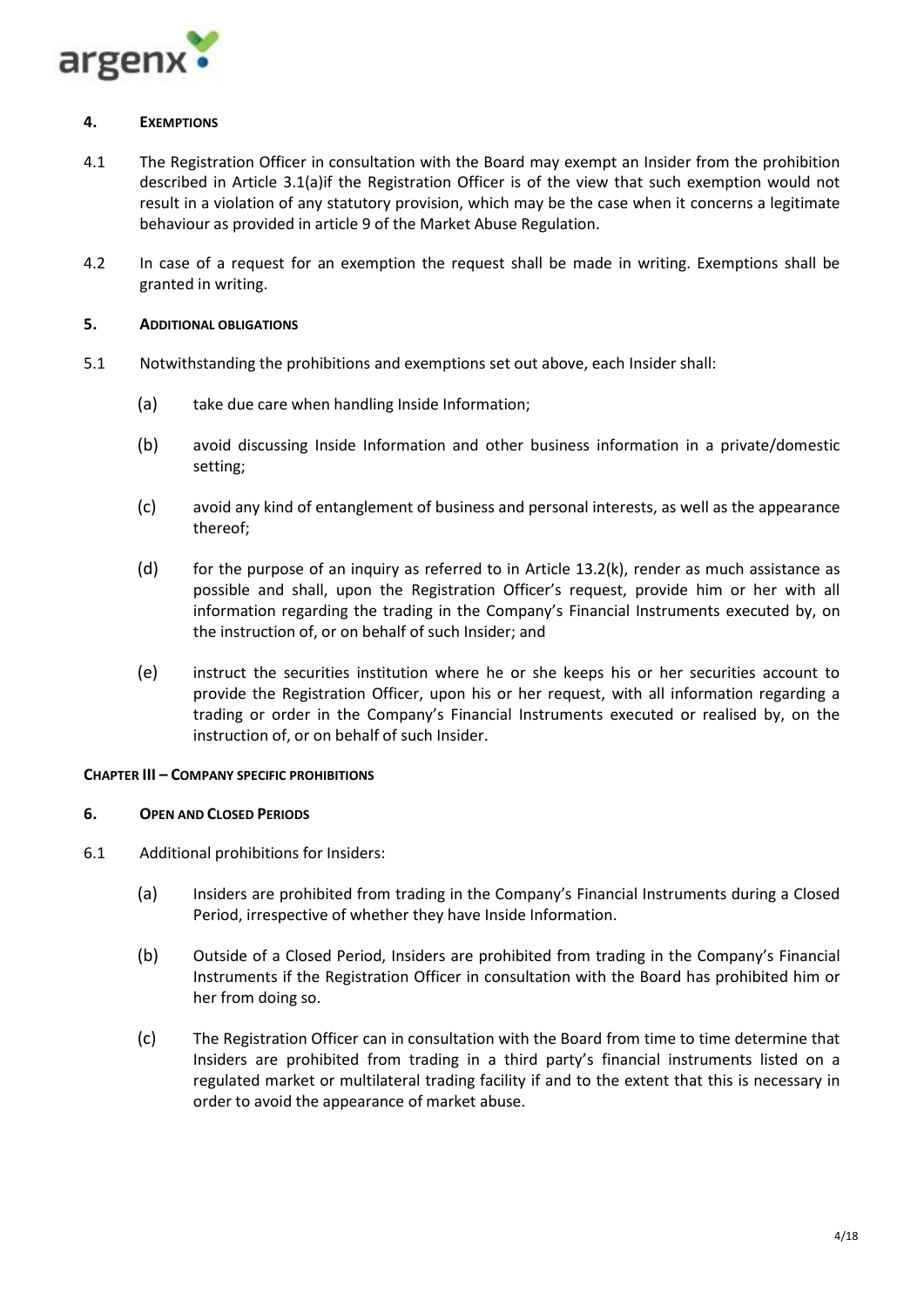

# <span id="page-4-0"></span>**7. EXEMPTIONS**

- 7.1 The Registration Officer may in consultation with the Board grant an exemption from any of the prohibitions in Article [6.1](#page-3-4) in the following circumstances:
	- (a) on a case-by-case basis due to the existence of exceptional circumstances, such as a severe financial difficulty, which require the immediate sale of the Company's Financial Instruments; or
	- (b) due to the characteristics of the trading involved for transactions made under, or related to, an employee share or saving scheme, qualification or entitlement of the Company's Financial Instruments, or transactions where the beneficial interest in the Company's Financial Instrument does not change.
- <span id="page-4-7"></span>7.2 In case of a request for an exemption the request shall be made in writing. Exemptions shall be granted in writing. For the avoidance of doubt, if an Insider possesses Inside Information he or she is not allowed to trade in the Company's Financial Instruments regardless any dispensation granted pursuant to this Article 7.1. Each person will be responsible for its own assessment whether he or she possesses Inside Information. This assessment and responsibility will under no circumstances be shifted to the Registration Officer.

## <span id="page-4-1"></span>**8. DURATION**

8.1 The prohibitions set out in Article [6.1](#page-3-4) remain applicable to Insiders during the two months after termination of their function or removal from the Insider List.

# <span id="page-4-2"></span>**CHAPTER IV – REPORTING OBLIGATIONS**

#### <span id="page-4-3"></span>**9. REPORTING OBLIGATIONS**

- <span id="page-4-4"></span>9.1 Each Executive Director and Non-Executive Director must notify the AFM:
	- (a) within two weeks after his or her designation or appointment, of the number of the Company's shares and any instruments which give right to acquire such shares and Affiliated Financial Instruments at his or her disposal, and of the number of Votes he or she can cast on the issued capital of the Company and the issued capital of any Affiliated Company;
	- (b) immediately without delay after a company has become an Affiliated Company, of the number of Affiliated Financial Instruments at his or her disposal, and of the number of Votes they can cast on the issued capital of the Affiliated Company. The obligation set out in the previous sentence shall be fulfilled if a notification of that matter has been made pursuant to other applicable provisions of the DFSA; and
	- (c) immediately without delay of any change in the number of the Company's Financial Instruments and the Affiliated Financial Instruments at his or her disposal, and of any change in the number of Votes he or she can cast on the issued capital of the Company and the issued capital of any Affiliated Company. The obligation set out in the previous sentence shall be fulfilled if a notification of that matter has been made pursuant to other applicable provisions of the DFSA.
- <span id="page-4-6"></span><span id="page-4-5"></span>9.2 Each PDMR and its Affiliated Person and each Affiliated Person of an Executive Director or Non-Executive Directors must notify the AFM and the Company no later than on the third business day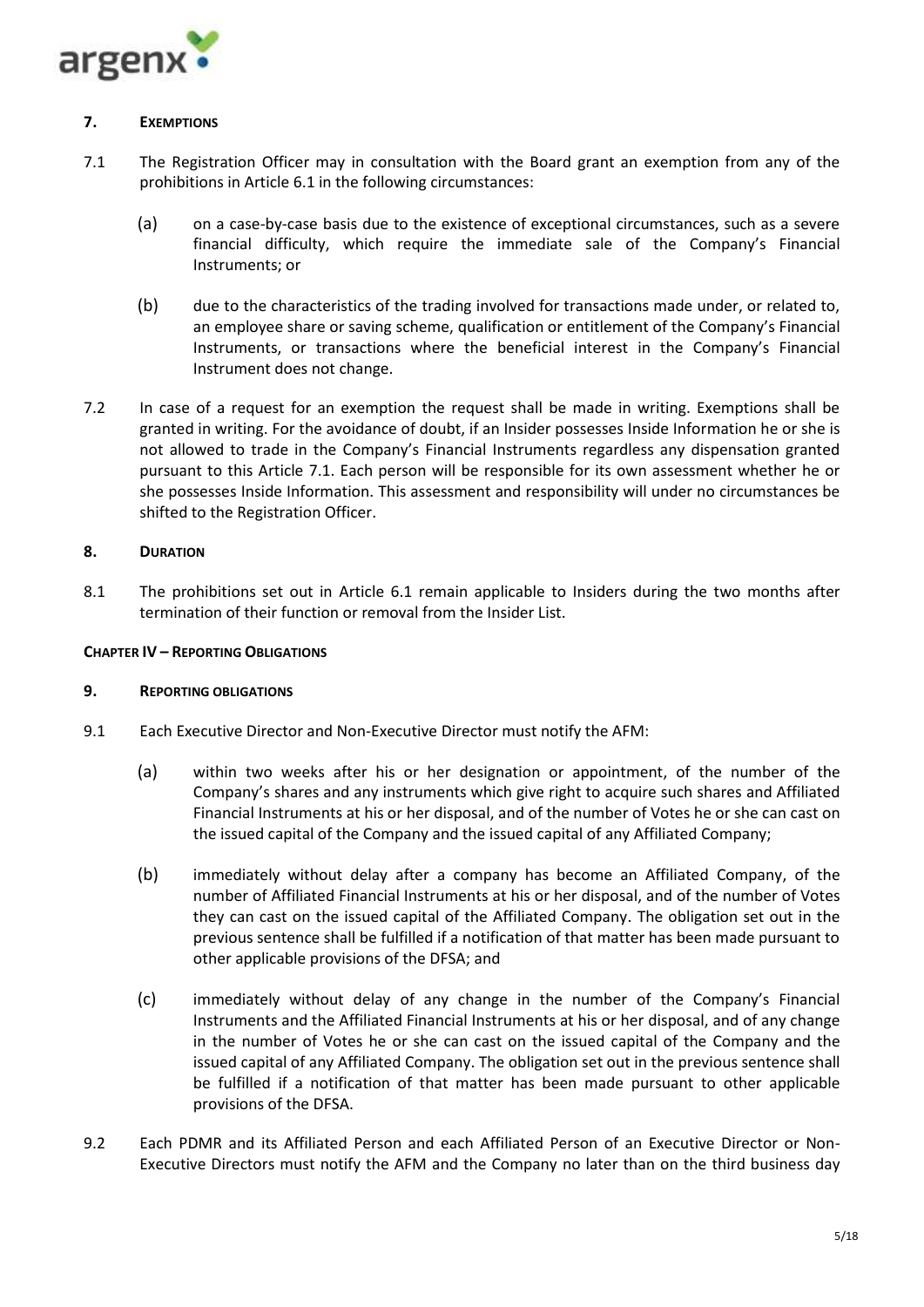

after the trading conducted of effected for his or her own account, of any Company's Financial Instruments.

- 9.3 Each Insider shall notify the Registration Officer without a delay of any trade in the Company's Financial Instruments or Affiliated Financial Instruments conducted by or on behalf of him or her.
- <span id="page-5-4"></span>9.4 Each Executive Director, Non-Executive Director and PDMR may instruct the Registration Officer to make the notification to the AFM referred to in Articles [9.1](#page-4-4) and [9.2](#page-4-5) on his or her behalf. The instruction must be given in writing accompanied by a form which is attached hereto as [Schedule](#page-14-0) 3 [Part](#page-14-1) A completed by the relevant Executive Director and Non-Executive Director or [Schedule](#page-14-0) 3 [Part](#page-14-2) B completed by the relevant PDMR. Such request must be received by the Registration Officer before 13:00 CET on the business day prior to the day for the notification to the AFM.
- 9.5 Notwithstanding Article 9.4, each Executive Director, Non-Executive Director and PDMR will at all times remain ultimately responsible for the compliance with his or her notification duties within the relevant timeframe.
- 9.6 Each Executive Director, Non-Executive Director and PDMR is obliged to inform his or her Affiliated Persons of his or her notification obligations as referred to in Article [9.2.](#page-4-5)

# <span id="page-5-0"></span>**10. EXEMPTIONS**

10.1 The notification referred to in Article [9.2](#page-4-5) may be deferred until the moment that the trading in the Company's Financial Instruments in the relevant calendar year by the relevant person for his or her own account, together with transactions conducted by his or her Affiliated Person for his or her own account (if any) reaches collectively the total amount of €5,000. For the avoidance of doubt, this possibility to postpone the notification does not apply with respect to notifications by Executive Directors and Non-Executive Directors pursuant to Articl[e 9.1\(c\).](#page-4-6)

#### <span id="page-5-1"></span>**CHAPTER V – MARKET MANIPULATION**

#### <span id="page-5-2"></span>**11. PROHIBITIONS**

- <span id="page-5-3"></span>11.1 Each Insider is prohibited from:
	- (a) entering into a transaction, placing an order to trade in the Company's Financial Instruments or any other behaviour which:
		- (i) gives, or is likely to give, false or misleading signals as to the supply of, the demand for or the price of the Company's Financial Instruments, unless he or she establishes in consultation with the Registration Officer that such transaction, order or behaviour have been carried out for legitimate reasons, and conform with an Accepted Market Practice as provided in the Market Abuse Regulation; or
		- (ii) secures, or is likely to secure, the price of the Company's Financial Instruments at an abnormal or artificial level, unless he or she establishes in consultation with the Registration Officer that such transaction, order or behaviour have been carried out for legitimate reasons, and conform with an Accepted Market Practice in the relevant regulated market; or
		- (iii) affects or is likely to affect the price of the Company's Financial Instruments which employs a fictitious device or any other form of deception or contrivance;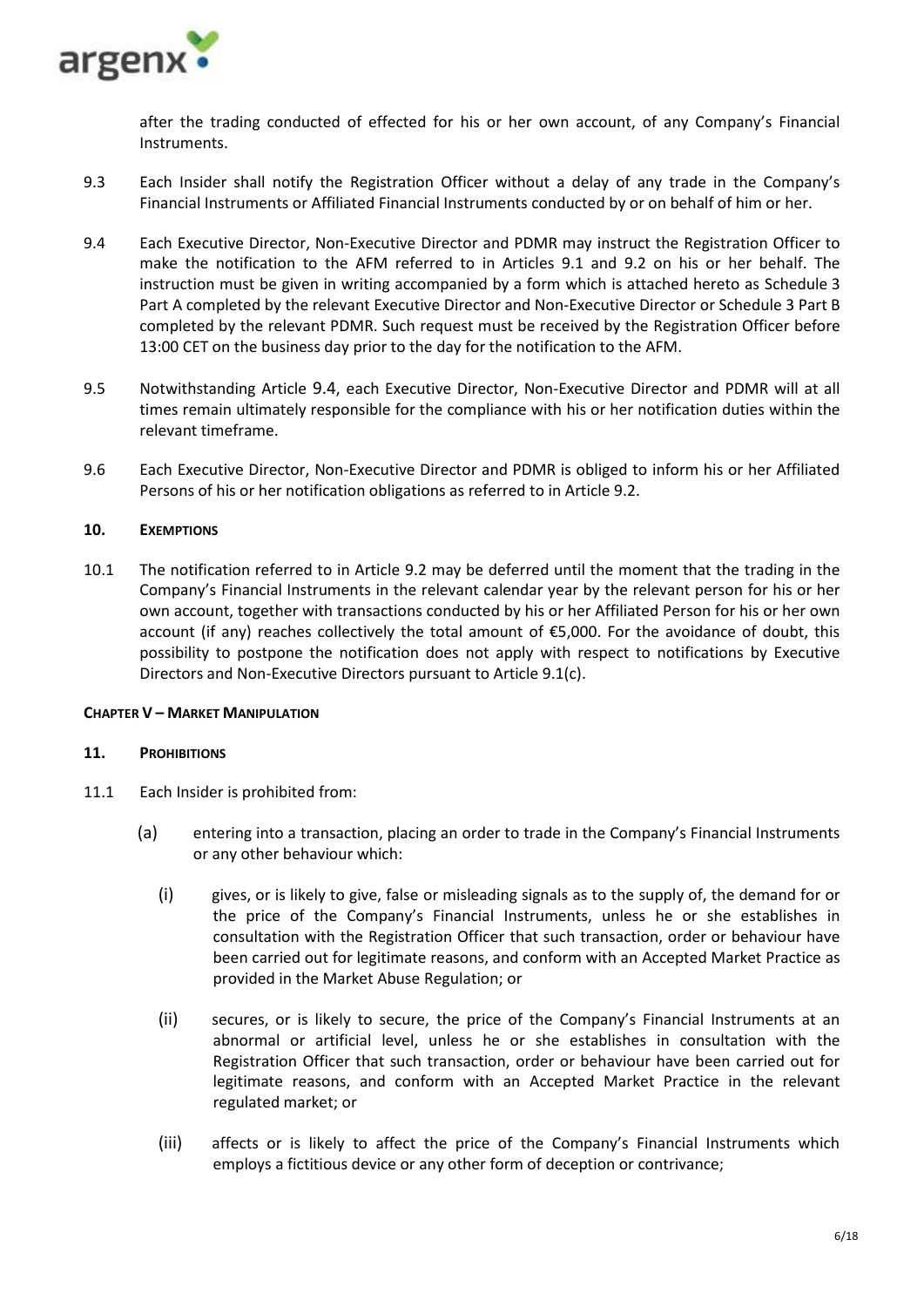

- (b) disseminating information through the media, including the internet, or by any other means, which gives, or is likely to give, false or misleading signals as to the supply of, demand for, or price of the Company's Financial Instruments, or secures, or is likely to secure, the price of the Company's Financial Instruments at an abnormal or artificial level, including the dissemination of rumours, where he or she knew, or ought to have known, that the information was false or misleading;
- (c) transmitting false or misleading information or providing false or misleading inputs in relation to a benchmark where the person who made the transmission or provided the input knew or ought to have known that it was false or misleading, or any other behaviour which manipulates the calculation of a benchmark.
- 11.2 Each Insider is prohibited from creating the appearance of performing any actions set out in Article [11.1.](#page-5-3)

### <span id="page-6-0"></span>**CHAPTER VI – REGISTRATION OFFICER**

### <span id="page-6-1"></span>**12. REGISTRATION OFFICER**

- 12.1 The Board shall appoint a Registration Officer. The Board may at any time revoke the appointment of the Registration Officer as such.
- 12.2 The Board shall inform all Insiders who the Registration Officer is and where he or she can be reached.
- 12.3 The Registration Officer of the Company is currently Eric Castaldi, T: 010-7038441, E: ECastaldi@argenx.com.

# <span id="page-6-2"></span>**13. THE REGISTRATION OFFICER'S TASKS**

- 13.1 The Registration Officer has the tasks, duties and authorities allocated to the Registration Officer in this Insider Trading Policy. The Board can assign additional tasks, duties and authorities to the Registration Officer.
- 13.2 The Registration Officer has, amongst others, the following tasks (which shall be exercised in consultation with the Board):
	- (a) to announce, in due time, at least prior to the beginning of each calendar year, the Closed Periods, as well as any changes or additions in that regard;
	- (b) to keep the Insider List as referred to in Article [14.1](#page-7-2) and inform those persons added to the Insider List in writing of their placement on the list and the prohibitions relating to the possession of Inside Information and the sanctions imposed upon violation of those provisions, (please refer to Article 16.1 for the sanctions that may be imposed);
	- (c) to keep the PDMR list as referred to in Article 15;
	- (d) to prohibit Insiders, if and when necessary, from trading in the Company's Financial Instruments outside a Closed Period, as referred to in Article [6.1\(b\);](#page-3-5)
	- (e) to prohibit Insiders from trading in a third party's financial instruments if and to the extent that this is necessary in order to avoid the appearance of market abuse, as referred to in Article [6.1\(c\);](#page-3-6)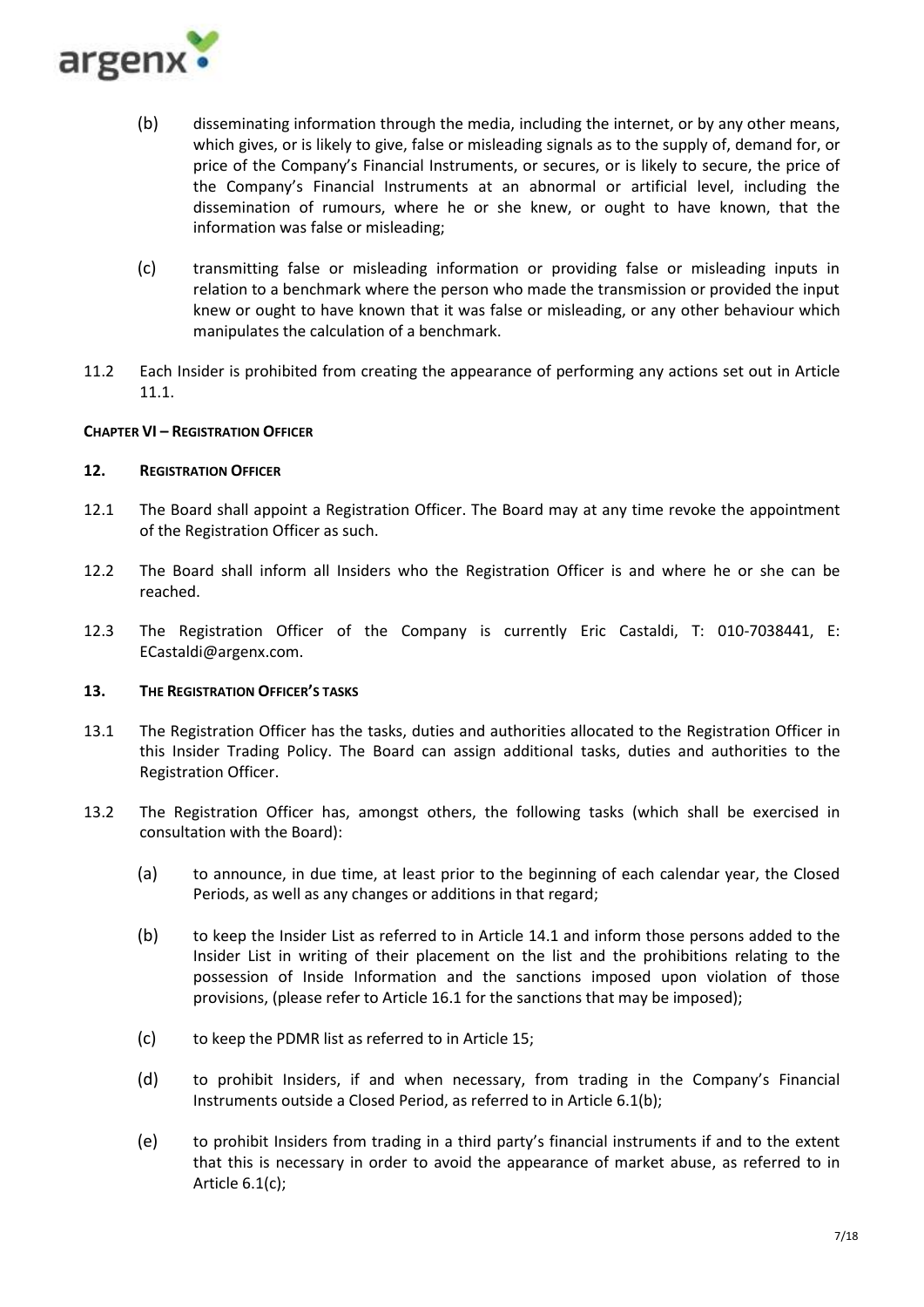

- (f) to grant dispensation from the prohibitions set out in Article [6](#page-3-3), as referred to in Article [7.2;](#page-4-7)
- (g) to notify Executive Directors and Non-Executive Directors in writing of the limited liability companies that are regarded as Affiliated Companies;
- (h) to notify the AFM of transactions in the Company's Financial Instruments by Executive Directors, Non-Executive Directors and PDMR as referred to in Article [9.4,](#page-5-4) but only upon an instruction thereof from the relevant Executive Directors, Non-Executive Directors and PDMR by completing the relevant forms as attached as [Schedule](#page-14-0) 3 in accordance with this Insider Trading Policy;
- (i) to provide, when requested, Insiders with advice and information on the content and interpretation of the various regulations, without thereby releasing Insiders from their own (statutory) responsibilities, duties and liabilities;
- (j) to register notifications, requests, decisions and other relevant documents with regard to this Insider Trading Policy; and
- <span id="page-7-1"></span>(k) to hold an inquiry, or effect that an inquiry be held, with regard to the correct compliance of this Insider Trading Policy, and report in writing on the outcome of the inquiry to the chairman of the Board, but only after having given the person concerned the opportunity to respond to (the outcome of) the inquiry.

# <span id="page-7-0"></span>**14. INSIDER LIST**

- <span id="page-7-3"></span><span id="page-7-2"></span>14.1 The Registration Officer shall keep an Insider List containing:
	- (a) the names of persons who may possess Inside Information on a regular or incidental basis;
	- (b) the reason for including on the Insider List the persons referred to under  $14.1(a)$ ;
	- (c) the date and time at which those persons obtained access to Inside Information
	- (d) the dates on which the Insider List has been prepared and updated.
- 14.2 The Registration Officer shall update the Insider List promptly, including the date and change triggering the update, in the following circumstances:
	- (a) where there is a change in the reason for including a person on the Insider List;
	- (b) where there is a new person who has access to Inside Information and needs to be added to the Insider List; and
	- (c) where a person ceases to have access to Inside Information.

The Insider List shall be kept by the Company for at least 5 years after it is drawn up or updated.

- <span id="page-7-4"></span>14.3 The Registration Officer shall keep a register containing:
	- (a) all announcements, notifications, statements, instructions, designations and decisions made pursuant to this Insider Trading Policy;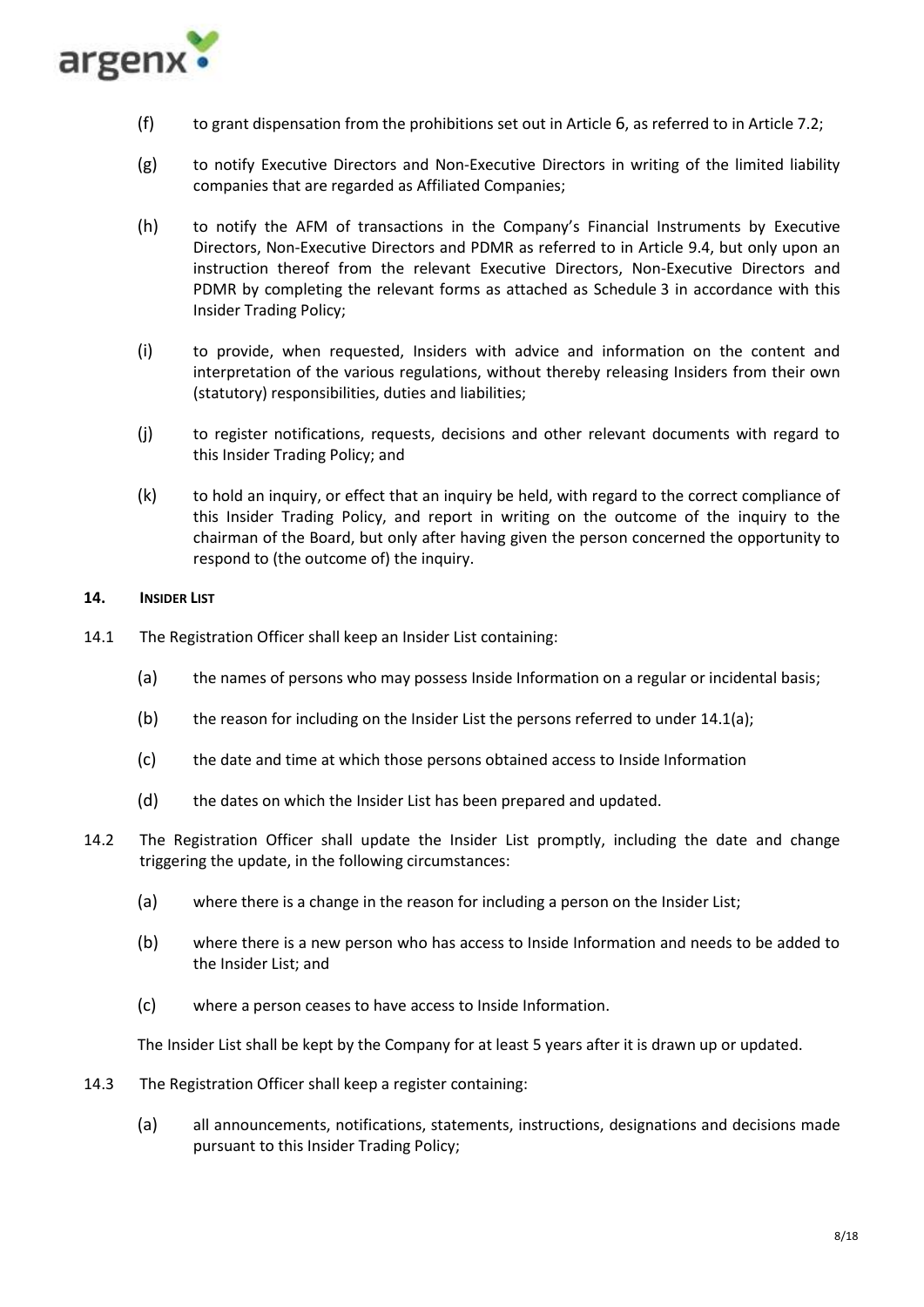

- (b) all exemptions granted and requests for the same as referred to in Article [6](#page-3-3); and
- (c) any violations, investigations and findings in respect of this Insider Trading Policy.
- 14.4 The Registration Officer shall inform the persons on the Insider List of their legal duties and the sanctions attached to the prohibited use of Inside Information.
- 14.5 The Registration Officer shall ensure that any person on the Insider List acknowledges in writing the legal and regulatory duties entailed.
- 14.6 A person on the Insider List has the right to examine the Insider List and register referred to in Article [14.3](#page-7-4) to the extent it relates to him or her. Each member of the Board has the right to examine the Insider List and the register referred to in Article [14.3](#page-7-4) to the extent necessary in exercising their responsibilities and to the extent necessary to comply with this Insider Trading Policy.
- 14.7 The Registration Officer shall report annually, after the end of a financial year of the Company, to the chief executive officer and the chairman of the Board on the conduct of his or her tasks, duties and authorities.
- 14.8 If a person is in doubt as to whether a prohibition applies to him or her, he or she is recommended to contact the Registration Officer.
- 14.9 The Registration Officer shall provide the Insider List to the AFM or FSMA as soon as possible upon their request.

# <span id="page-8-0"></span>**15. LIST OF PDMRS**

15.1 The Registration Officer shall keep a list of PDMRs and their Affiliated Persons.

# <span id="page-8-1"></span>**CHAPTER VII – SANCTIONS**

# <span id="page-8-2"></span>**16. SANCTIONS**

- 16.1 A person can be prosecuted if he or she breaches (or is suspected of breaching) prohibitions regarding insider trading or market manipulation. The prosecution can either have an administrative or criminal nature. The sanctions imposed upon violation of those prohibitions may be a (administrative) fine or imprisonment.
- 16.2 In the event of a violation of this Insider Trading Policy, the Company or the legal entity or company belonging to the Company's group of companies by whom the Insider is employed (or where he is working), may impose any and all sanctions or measures pursuant to the applicable laws and/or contract (of employment), including termination of the (employment) contract.

#### <span id="page-8-3"></span>**CHAPTER VIII – FINAL PROVISIONS**

# <span id="page-8-4"></span>**17. CONFIRMATION**

After having familiarised themselves with the content of this Insider Trading Policy, Insiders must send a signed copy of the declaration of agreement with the Insider Trading Policy, which is attached hereto a[s Schedule](#page-13-0) 2, to the Registration Officer.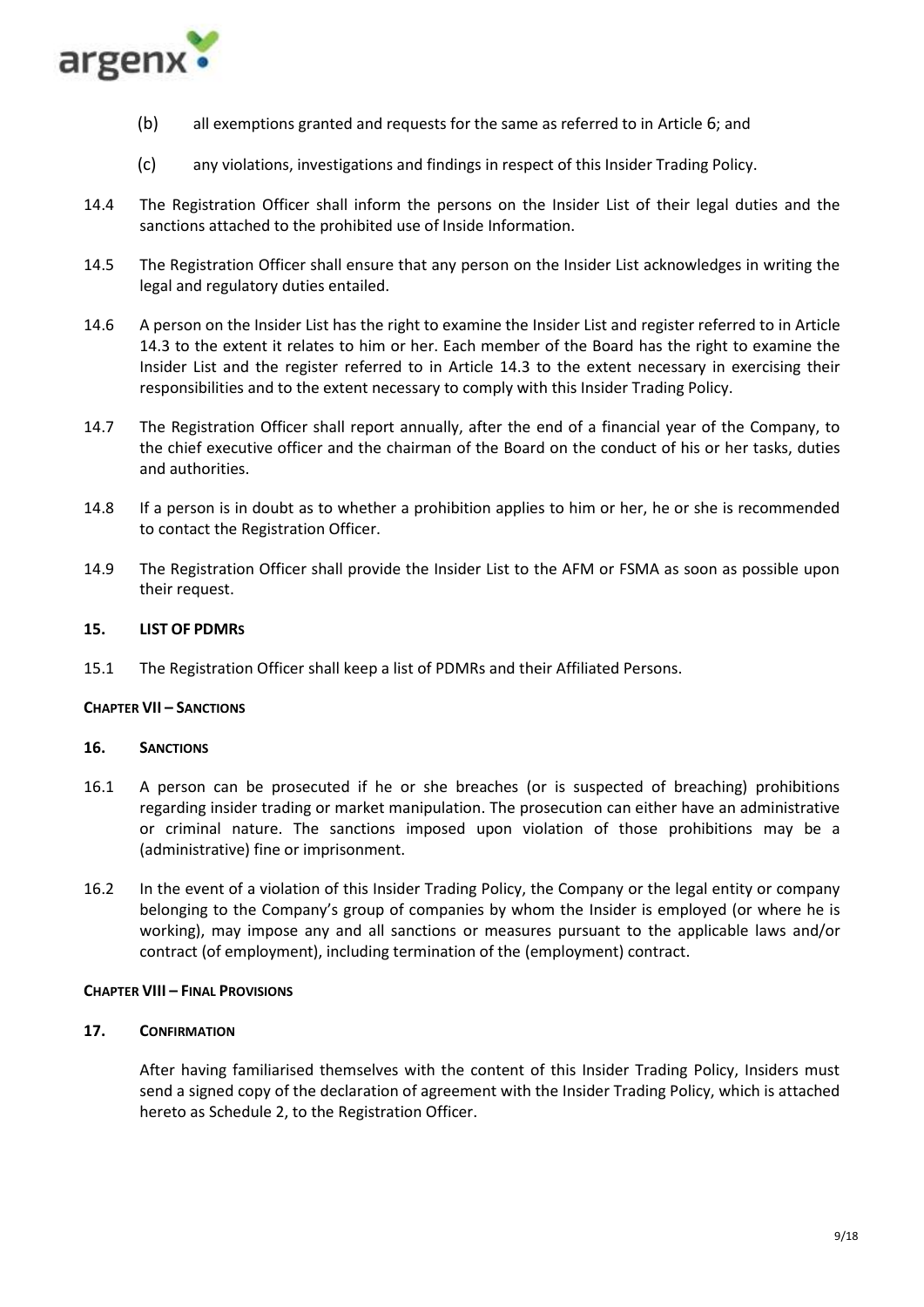

#### <span id="page-9-0"></span>**18. STEPS TO CONSIDER TRADING COMPANY'S FINANCIAL INSTRUMENTS**

If an Executive Director, Non-Executive Director, PDMR or Employee wishes to trade in the Company's Financial Instruments, please consider the steps attached a[s Schedule](#page-16-0) 4.

### <span id="page-9-1"></span>**19. REMAINING PROVISIONS**

- 19.1 This Insider Trading Policy may be amended by a resolution of the Board.
- 19.2 The provisions of this Insider Trading Policy shall be without prejudice to the obligations and prohibitions under the DFSA, the BFSA, the Market Abuse Regulation and any ancillary rules, decrees and regulations thereto, as amended from time to time, or any other rule that may apply to trading in financial instruments, including, but not limited, in the country where the Insider has his or her principal residence and the country where the Company's Financial Instruments are admitted to trading.
- 19.3 If one or more provisions of this Insider Trading Policy are or become invalid, this shall not affect the validity of the remaining provisions of this Insider Trading Policy. The Board shall replace the invalid provisions by those which are valid and the effect of which, given the contents and purpose of this Insider Trading Policy, is to the greatest extent possible similar to that of the invalid provisions.
- 19.4 In writing means a message that is conveyed by letter, fax, email or any other electronic means of communication provided that the message is legible and reproducible, unless this Insider Trading Policy, the laws or regulations explicitly provides otherwise.
- 19.5 This Insider Trading Policy enters into effect 3 July 2016.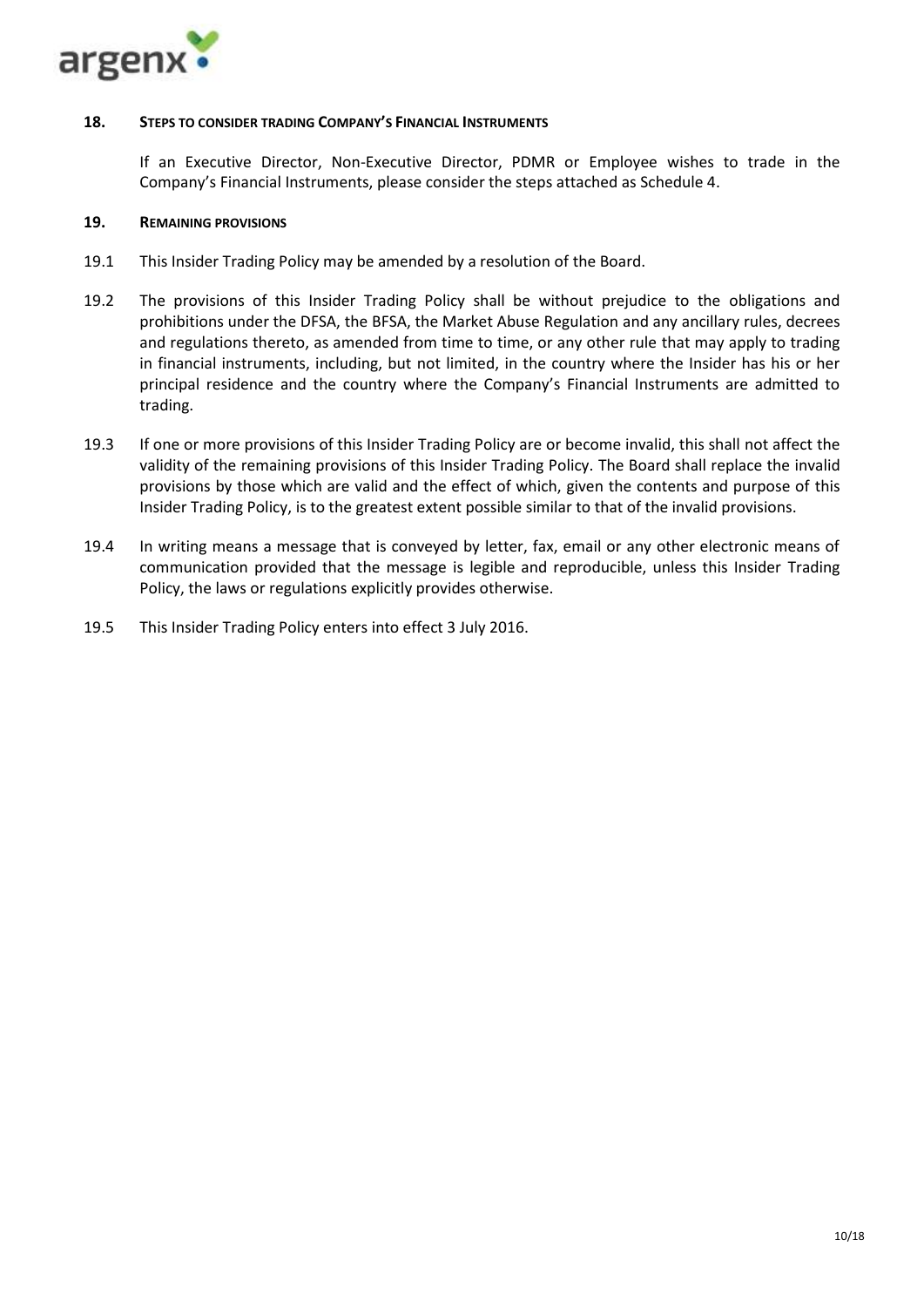

# **DEFINITIONS**

<span id="page-10-0"></span>*Accepted Market Practice* means a specific market practice that is accepted by a competent authority in accordance with Article 13 of the Market Abuse Regulation;

*Affiliated Company* means every Dutch public company (*naamloze vennootschap naar Nederlands recht*) whose (depositary receipts for) shares, or transferable securities equivalent to depositary receipts for shares, have been admitted to trading on a regulated market in the Netherlands or in another Member State:

- (a) belonging to the same group as the Company or in which the Company has a participating interest as referred to in article 2:24c of the Dutch Civil Code (*Burgerlijk Wetboek*) if the turnover of that Dutch public company, as most recently determined, constitutes at least 10% of the consolidated turnover of the Company; or
- (b) which holds directly or indirectly more than 25% of the capital of the Company;

*Affiliated Financial Instruments* means shares issued by or relating to an Affiliated Company and depositary receipts relating to such shares and any instruments which give right to acquire such shares or depositary receipts;

### *Affiliated Persons* means:

- (a) spouses of an Executive Director, Non-Executive Director or PDMR or a partner considered to be equivalent to a spouse in accordance with applicable law;
- (b) dependent children of an Executive Director, Non-Executive Director or PDMR in accordance with applicable law;
- (c) other relatives of an Executive Director, Non-Executive Director or PDMR who have shared the same household with him or her for at least one year; or
- (d) a legal person, trust or a partnership (i) the executive responsibility of which are discharged by an Executive Director, Non-Executive Director or PDMR or in a person referred to under a, b or c above, (ii) which is directly or indirectly controlled by an Executive Director, Non-Executive Director or PDMR, (iii) which is set up for the benefit of such person, or (iv) the economic interests of which are essentially equivalent to those of such person;

*AFM* means Authority for the Financial Markets (*Autoriteit Financiële Markten*);

*Article* means an article in this Insider Trading Policy;

*BFSA* means the Belgian law dated 2 August 2002 on the supervision of the financial markets and the financial services;

*Board* means the board of directors of the Company;

*Closed Period* means the period 30 calendar days before the announcement of an interim financial report or a year-end report which the Company is obliged to make public according to (i) the rules of the trading venue where the Company's Financial Instruments are admitted to trading, or (ii) applicable law.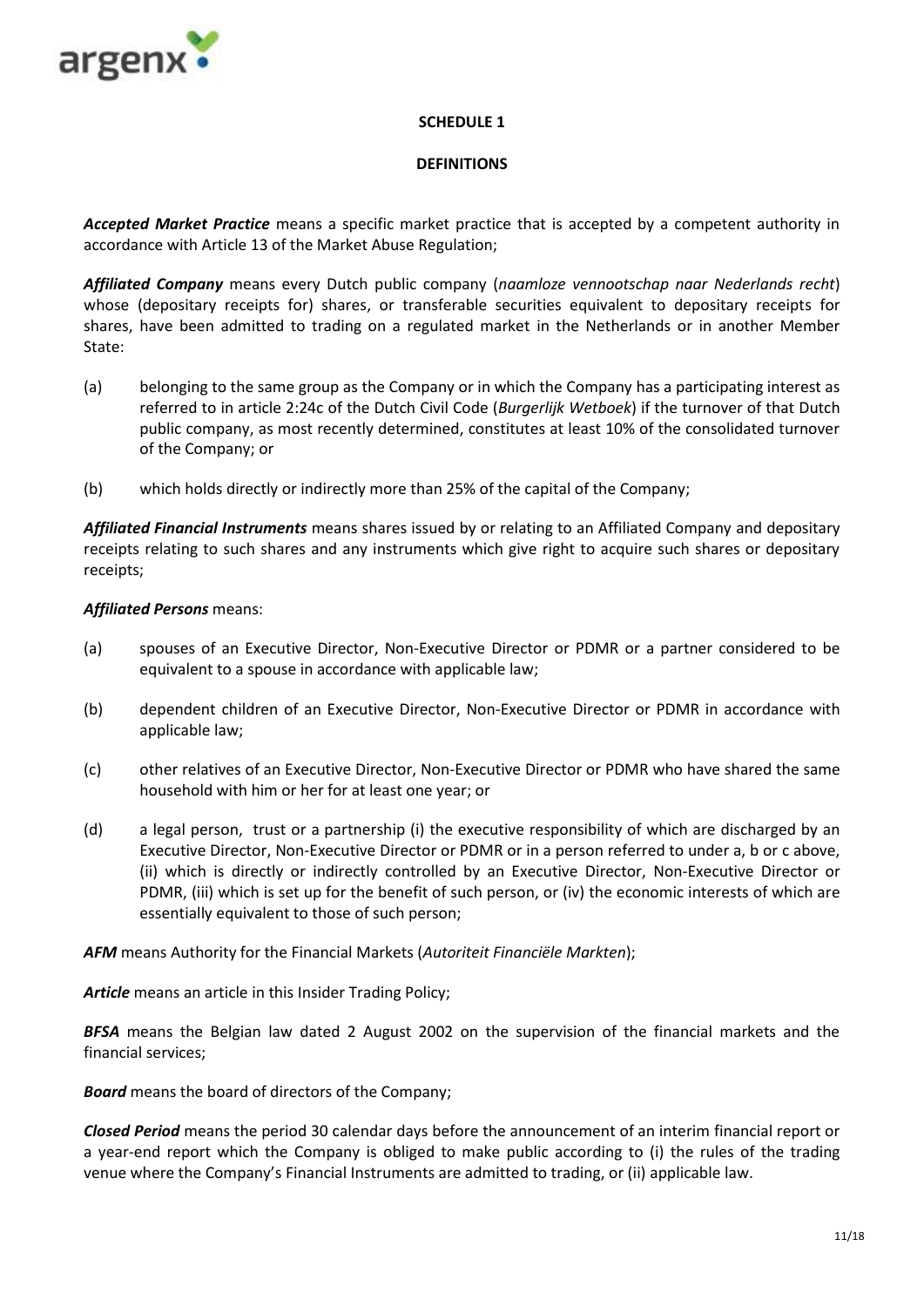

*Company* means argenx SE, a European public company (*Societas Europaea*) incorporated under the laws of the Netherlands, with its statutory seat in Rotterdam, the Netherlands, with its registered office address at Willemstraat 5, 4811 AH, Breda, the Netherlands and is registered with the Dutch Commercial Register (*Handelsregister*) under number 24435214;

# *Company's Financial Instruments* means:

- (a) the ordinary shares in the capital of the Company that are admitted to trading on NYSE Euronext Brussels; and
- (b) any other financial instruments issued by or relating to the Company, the price or value of which depends on or has an effect on the price or value of the ordinary shares described under (a), which includes debt instruments of the Company.

*DFSA* means the Dutch Financial Supervision Act (*Wet op het financieel toezicht*) as amended from time to time;

*Employees* means persons employed by, or in any other relationship of authority to, the Company or a subsidiary or group company of the Company, not being PDMRs;

*Executive Directors* means executive directors of the board of directors of the Company;

**FSMA** means the Belgian Financial Services and Markets Authority;

*Inside Information* means information of a precise nature which has not been made public, relating, directly or indirectly, to the Company, the Company's Financial Instruments or the trade in the Company's Financial Instruments and which, if it were made public, would be likely to have a significant effect on the price of the Company's Financial Instruments;

*Insider List* means a list of Insiders;

*Insider Trading Policy* means this insider trading policy;

*Insider* means the Executive Directors, Non-Executive Directors, PDMRs and Employees;

*Market Abuse Regulation* means Regulation no. 596/2014 of the European Parliament and of the council of 16 April 2014 on market abuse and repealing Directive 2003/6/EC of the European Parliament and of the Council and Commission Directives 2003/124/EC, 2003/125/EC and 2004/72/EC.

*Member State* means a state that is a member of the European Union and a state not being a member of the European Union, which is a party to the Agreement on the European Economic Area;

*Non-Executive Directors* means non-executive directors of the board of directors of the Company;

*PDMRs* means Employees who have regular access to Inside Information and power to take managerial decisions affecting the future developments and business prospectus of the Company;

*Registration Officer* means the person referred to in Articl[e 12;](#page-6-1)

*trading in* means the sale or purchase of financial instruments or the execution of any other legal act aimed at acquiring or disposing of financial instruments, either directly or indirectly and for one's own account or the account of others; and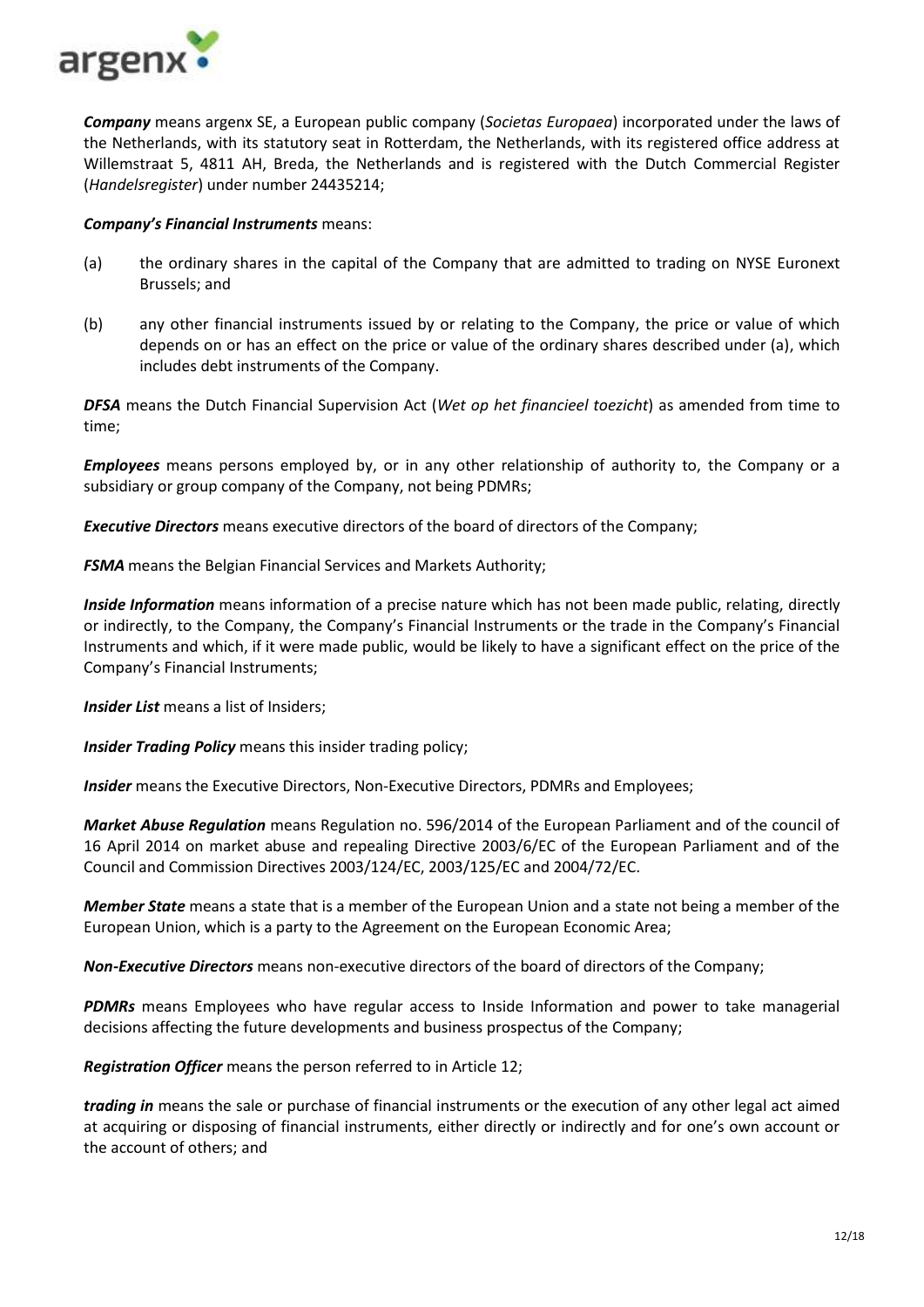

*Votes* means voting rights which can be exercised in respect of Shares, including any rights under a contract to acquire voting rights.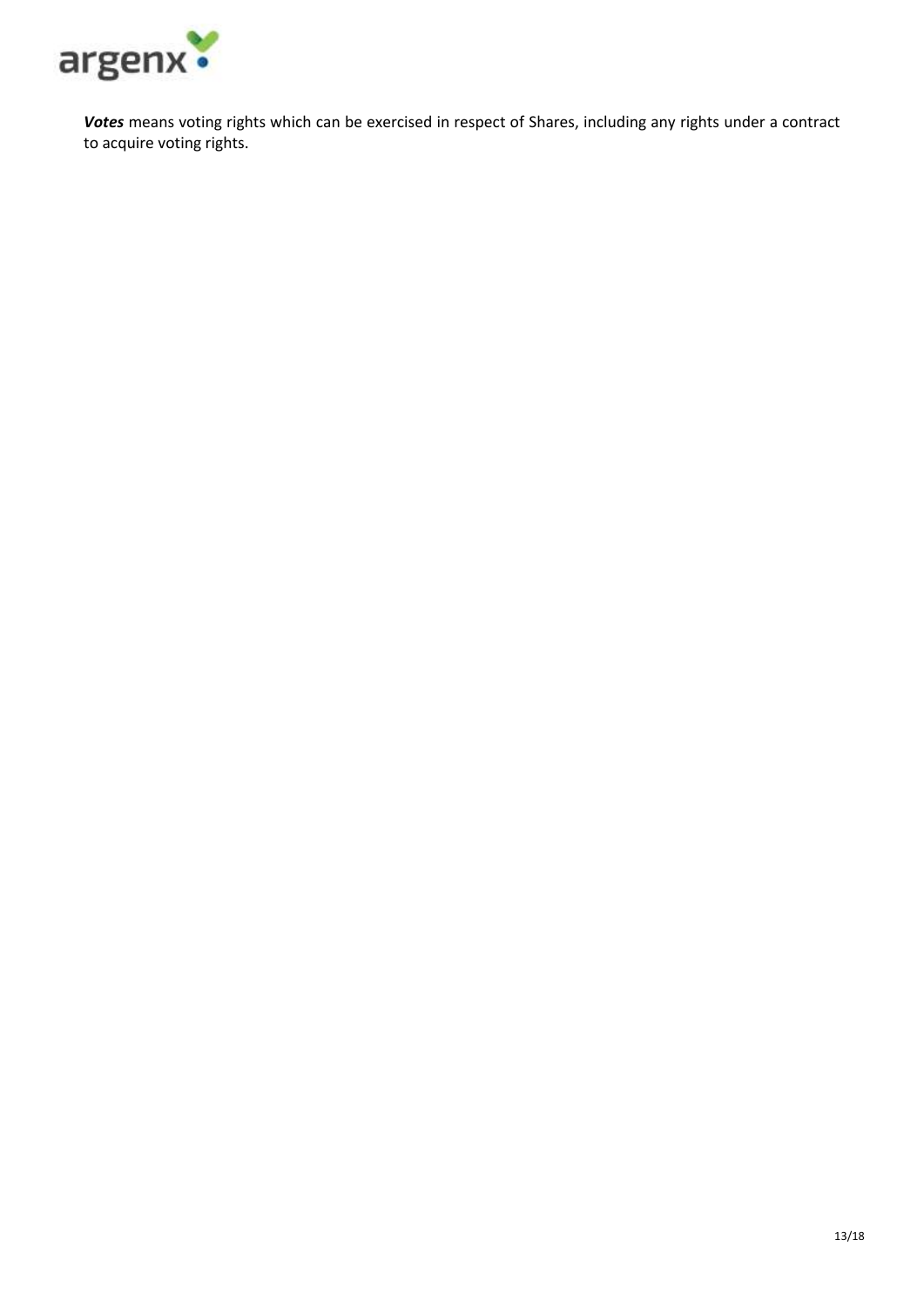

## **DECLARATION OF AGREEMENT**

<span id="page-13-0"></span>The undersigned

Last name:

First name:

Employed by (company name):

and (insofar as applicable)

Name partner/spouse:

Name(s) minor child(ren):

Name(s) relative(s) living at home:

- hereby declares, also on behalf of the above-mentioned affiliated persons, that he/she received a copy of the Insider Trading Policy of argenx SE, familiarised himself/herself with the contents of the Insider Trading Policy and that he/she will comply with these regulations and that the Insider Trading Policy has also been given to the aforesaid members of the family for their inspection;
- hereby also declares, also on behalf of above-mentioned affiliated persons, that he/she will refrain from holding the Company's Financial Instruments (as defined in the Insider Trading Policy) in any way contrary to the application of the Insider Trading Policy;
- states that, on the date that this statement was signed he/she (and/or the following abovementioned affiliated persons \_\_\_\_\_\_\_\_\_\_\_\_\_\_\_\_\_\_\_\_\_) has \_\_\_\_\_\_\_\_ [(*number*)] Company's Financial Instruments.

Place:

Date:

Name:

Signature: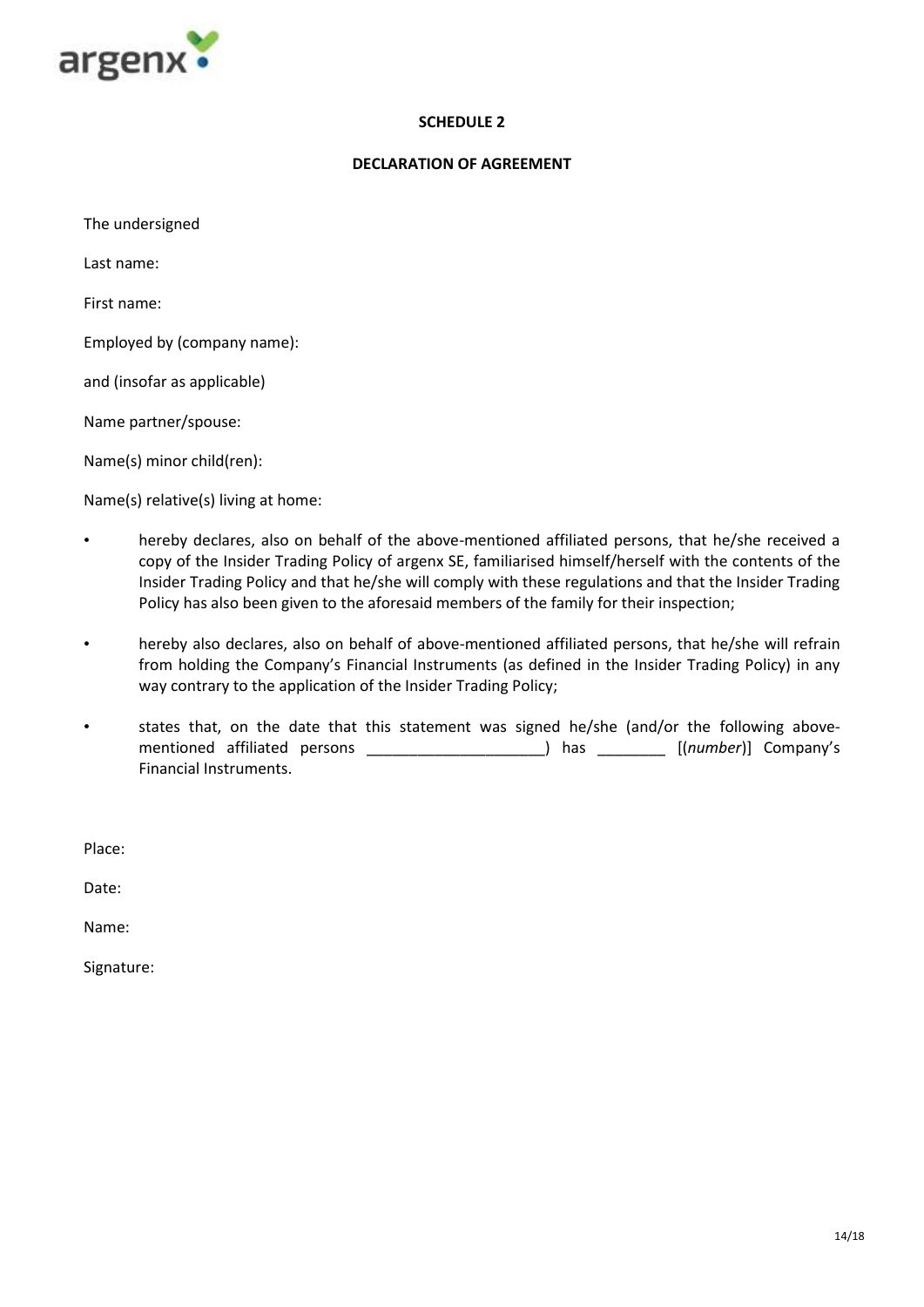

# **INTERNAL REPORTING FORM**

# **Part A Executive Director and Non-Executive Director**

# <span id="page-14-1"></span><span id="page-14-0"></span>**NOTIFICATION FORM FOR DIRECTORS AND MEMBERS OF THE SUPERVISORY BOARD AS MEANT IN SECTION 5:48 WFT**

[*Attached separately*.]

**Part B PDMR**

# <span id="page-14-2"></span>**NOTIFICATION FORM FOR FINANCIAL INSTRUMENT TRANSACTIONS IN ONE'S OWN ISSUING INSTITUTION (SECTION 5:60 OF THE FINANCIAL SUPERVISION ACT (WFT))**

[*Attached separately*.]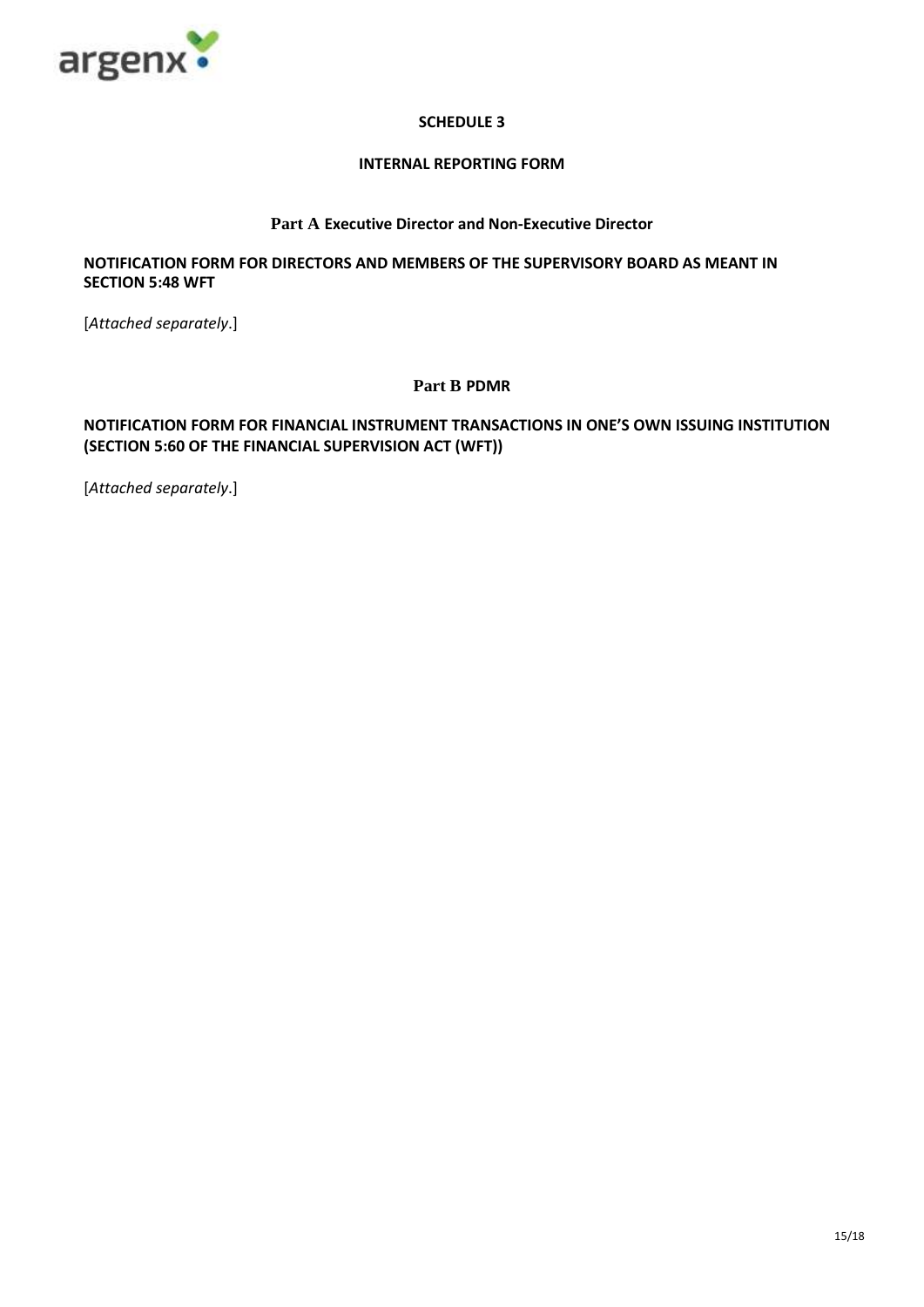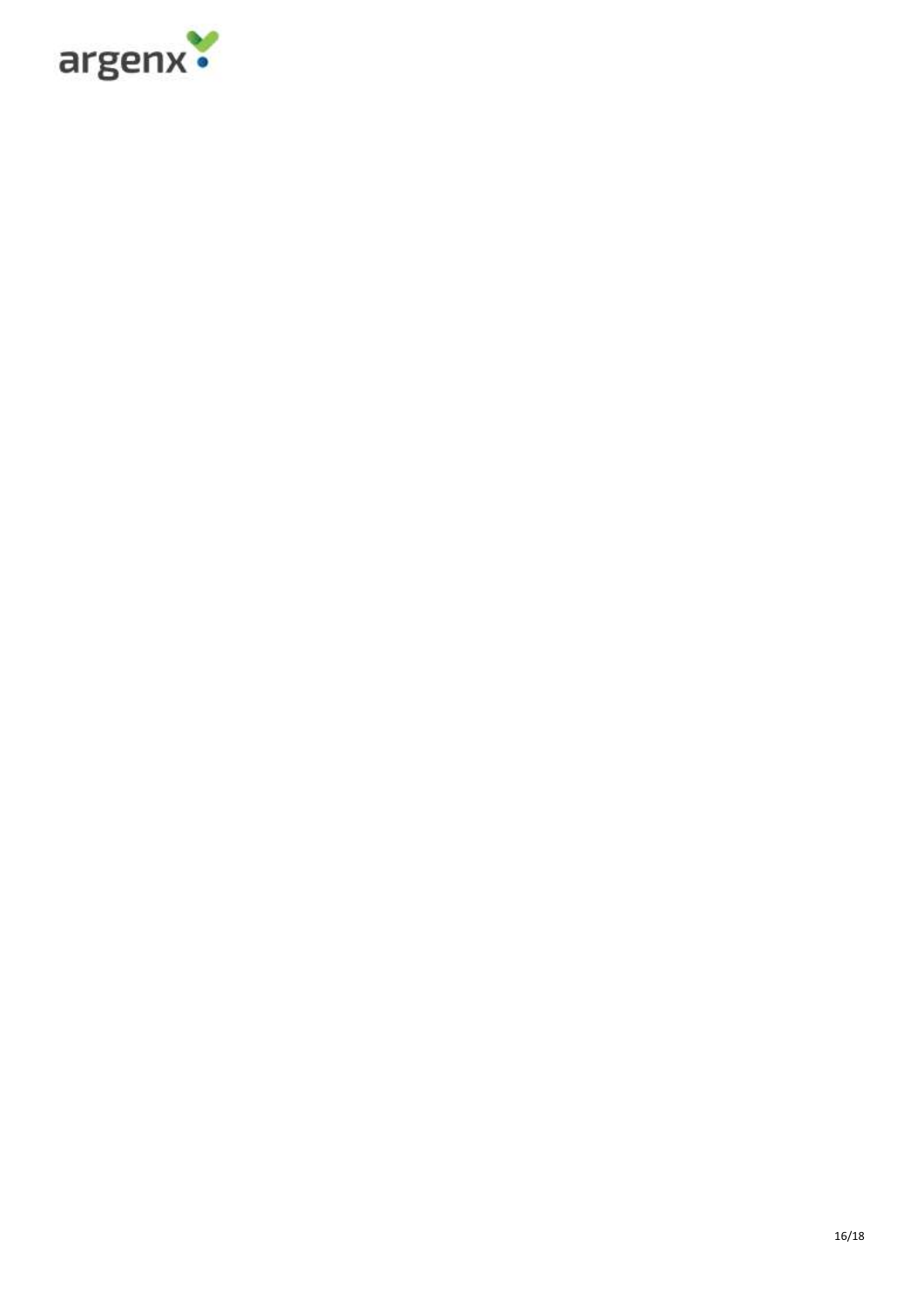

### **TRADING IN THE COMPANY'S FINANCIAL INSTRUMENTS**

<span id="page-16-0"></span>If you are an **Executive Director** or **Non-Executive Director** and you wish to trade in the Company's Financial Instruments, kindly consider the following:

- 1. **Is this a Closed Period?** If the answer is yes, you are not permitted to trade unless an exemption applies (see Article 7 of the Insider Trading Policy). If the answer is no, please go to step 2.
- 2. **Do I possess Inside Information?** If the answer is yes, you are not permitted to trade unless an exemption applies, please go to step 3. If the answer is no, please go to ste[p 4.](#page-16-1)
- 3. **Can I rely on an exemption (see Article [4.1](#page-3-7) of the Insider Trading Policy)?** If the answer is no, you are not permitted to trade. If the answer is yes, please go to step 4.
- <span id="page-16-1"></span>4. **Would I otherwise infringe any applicable laws, regulations, rules or policies with the trade?** If the answer is yes, you are not permitted to trade. If the answer is no, you may trade.
- 5. **Should I notify the AFM?** Yes, immediately without delay after the trade in the Company's Financial Instruments. If you want the Registration Officer to notify the AFM on your behalf, please complete form of Schedule 3 Part A and provide this to the Registration Officer before 13:00 CET on the business day prior to the trading day.
- 6. **Has the AFM been notified?** Check the public register of the AFM on the AFM website: [www.afm.nl/nl/professionals/registers/alle-huidige-registers.aspx](http://www.afm.nl/nl/professionals/registers/alle-huidige-registers.aspx)
- 7. **Should I notify the Registration Officer?** Yes, immediately after the trade in the Company's Financial Instruments you should inform the Registration Officer about the transaction in writing.

If you are a **PDMR** and you wish to trade in the Company's Financial Instruments, kindly consider the following:

- 1. **Is this a Closed Period?** If the answer is yes, you are not permitted to trade unless an exemption applies (see Article 7 of the Insider Trading Policy). If the answer is no, please go to step 2.
- 2. **Do I possess Inside Information?** If the answer is yes, you are not permitted to trade unless an exemption applies, please go to step 3. If the answer is no, please go to step 4.
- 3. **Can I rely on an exemption (see Article [4.1](#page-3-7) of the Insider Trading Policy)?** If the answer is no, you are not permitted to trade. If the answer is yes, please go to step 4.
- 4. **Would I otherwise infringe any applicable laws, regulations, rules or policies with the trade?** If the answer is yes, you are not permitted to trade. If the answer is no, you may trade.
- 5. **Should I notify the AFM?** Yes, within 3 business days after the trade in the Company's Financial Instruments. If you want the Registration Officer to notify the AFM on your behalf, please complete form of Schedule 3 Part B and provide this to the Registration Officer before 13:00 CET on the business day prior to the day for notification.
- 6. **Has the AFM been notified?** Check the public register of the AFM on the AFM website: <http://www.afm.nl/nl/professionals/registers/alle-huidige-registers.aspx>
- 7. **Should I notify the Registration Officer?** Yes, immediately after the trade in the Company's Financial Instruments you should inform the Registration Officer about the transaction in writing.